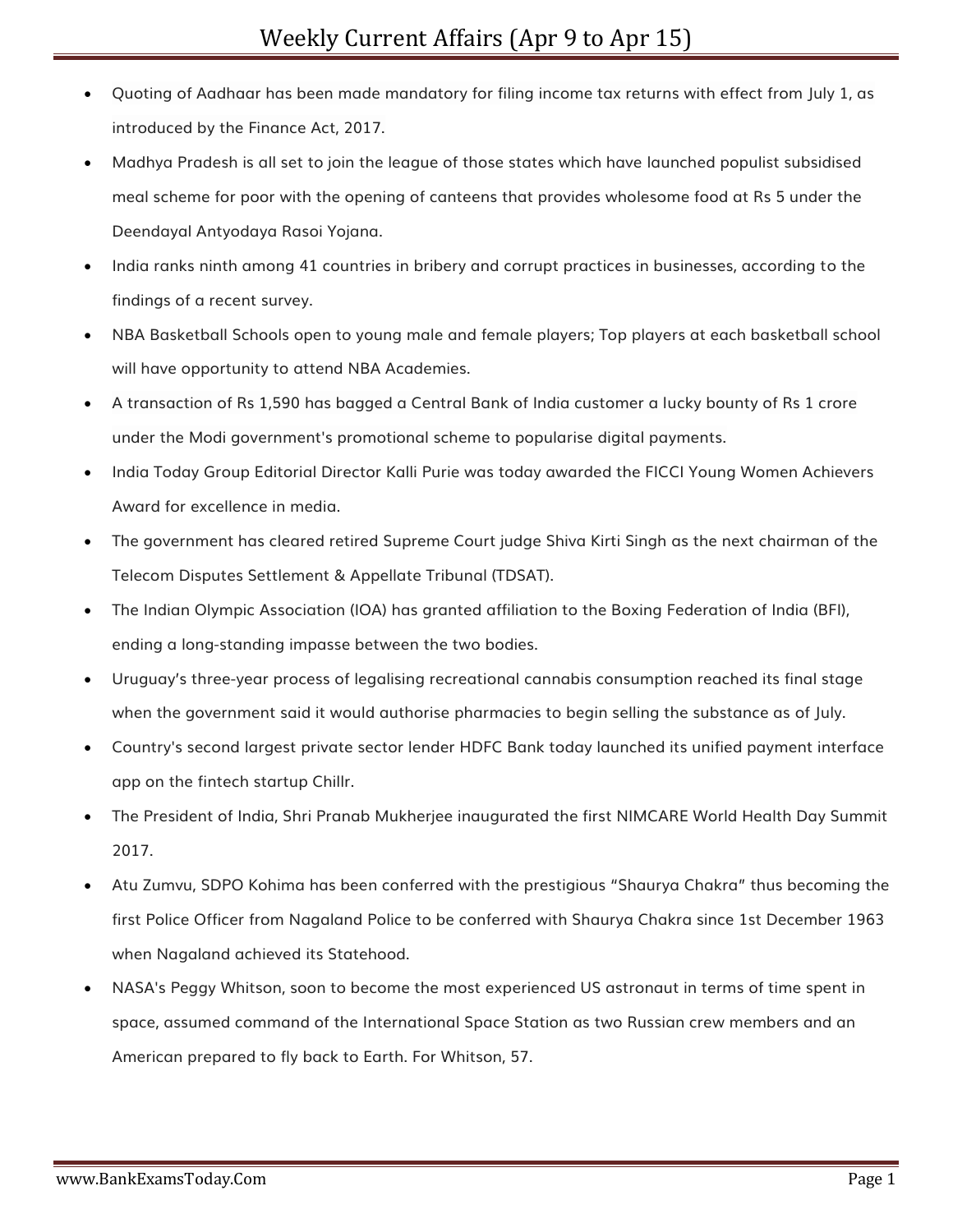- An Indian-origin educationist in the UK, who moved to Britain after her marriage with no English language skills, has been named the Asian Businesswoman of the Year in an award ceremony in Birmingham.
- The Reserve Bank of India (RBI) has decided to slash clearance time for National Electronic Funds Transfer (NEFT) in an attempt to enhance efficiency of the electronic payment system and add to customer convenience.
- Former Union minister and senior congress leader M Veerappa Moily today presented the first copy of his book 'The Flaming Tresses of Draupadi' to President Pranab Mukherjee.
- Canara Bank, a public sector bank, has embarked upon an ambitious project of upgrading the bandwidth at all its branches to 2 Mbps in partnership with BSNL.
- Mukta Dutta Tomar was appointed as new India's Ambassador to Germany.
- Launching the app and website 'BharatKeVeer' with Union Minister Rajnath Singh, Bollywood actor Akshay Kumar, lauded the Government of India for making his dream come true and providing a platform for everyone to help the next of the kin of slain soldiers financially.
- Minister of State (Independent Charge) for AYUSH, Shripad Yesso Naik inaugurated the National Convention on World Homeopathy Day on 10 April 2017 at New Delhi.
- The National Mission for Clean Ganga (NMCG) has approved 26 projects worth Rs 2,154.28 crore under the Centre's 'Namami Gange' programme, aiming to reduce the river's pollution load.
- India has signed a joint declaration with Russia to promote innovation and the R&D ecosystem between the two countries.
- India and Australia inked six pacts including one aimed at boosting counter terrorism cooperation after talks between Prime Minister Narendra Modi and his Australian counterpart Malcolm Turnbull.
- North India is all set to get its first Deoxyribonucleic acid (DNA) bank for wildlife in Bareilly.
- Minister of Housing and Urban Poverty Alleviation M Venkaiah Naidu launched 352 projects in 53 cities in 17 States across the country with an investment of Rs 38,003-cr to build 2,03,851 affordable houses.
- The Reserve Bank of India has allowed banks to invest in Real Estate Investment Trust (REITs) and Infrastructure Investment Trusts (InvITs), a move that will help revive the cash-starved infrastructure sector.
- Saraswat Bank, the largest lender in the co-operative space, has appointed Smita Sandhane as its Managing Director (MD) with effect from 01st April 2017.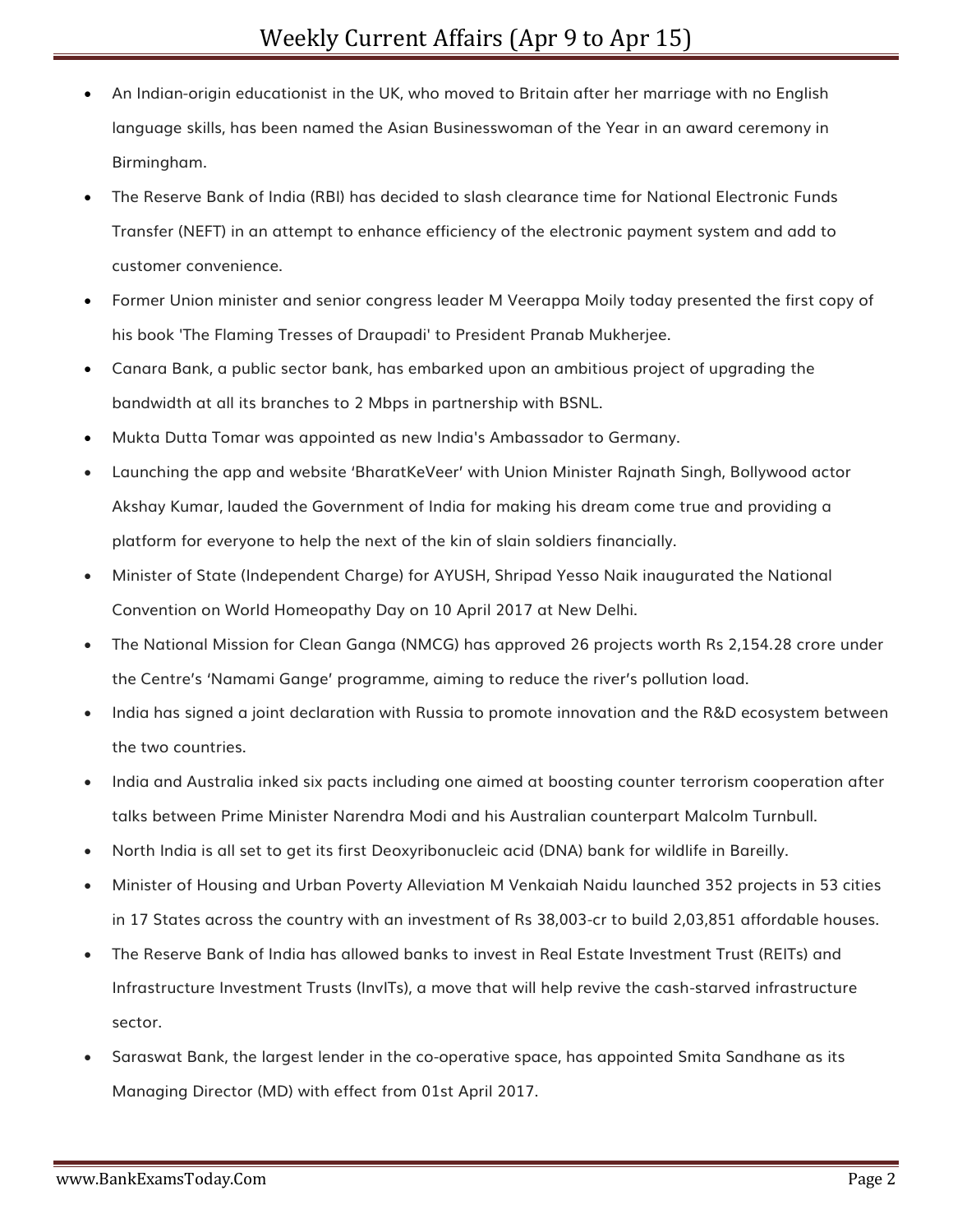- Samsung R&D Institute India filed the maximum number of patent applications in the IT sector in 2015- 16, followed by home-grown TCS and Wipro according to Indian Patent Office survey.
- India's largest e-commerce player Flipkart buys eBay's India business, and closing a \$1.4 billion fundraising round from Tencent, eBay and Microsoft.
- The 12th edition Indo-Mongolian Joint Military Exercise Nomadic Elephant 2017 has begun at Vairengte in Mizoram.
- The Agriculture Ministry joined hands with the National Remote Sensing Centre (NRSC), a wing of Indian Space Research Organisation (ISRO) to geo-tag agricultural assets for their real-time monitoring and effective utilization.
- Mercedes' British Formula One racer Lewis Hamilton defeated Ferrari's four-time Formula One World Champion Sebastian Vettel to lift his fifth title at the Chinese Grand Prix.
- Google doodle celebrated the birth anniversary of world-renowned Bengali painter, Jamini Roy.
- The Prime Minister Shri Narendra Modi finally inaugurated an exhibition titled "Swachhagraha Bapu Ko Karyanjali – Ek Abhiyan, Ek Pradarshani" in the New Delhi to mark the 100 years of Mahatma Gandhi's first experiment of Satyagraha in Champaran.
- India and Mongolia have commenced a joint military training exercise called "Nomadic Elephant -2016" in Mongolia.
- UNHCR, the UN Refugee Agency announced the appointment of internationally acclaimed actress and philanthropist Kristin Davis as its Goodwill Ambassador.
- The principal judge of a family court in Muzaffarnagar has set a Guinness World Record by disposing of as many as 6,065 cases in 327 working days.
- President Abdel Fattah al-Sisi has declared a three-month state of emergency in Egypt and ordered military special forces to protect vital infrastructure after two powerful church bombings by the Islamic State terror group killed at least 45 people and wounded more than 100 others.
- Fino Paytech, which just received the Reserve Bank of India's licence to launch a payments bank, has inked a deal with ICICI group companies to distribute insurance products and tied up with Exide Life insurance to sell products via its distribution channel.
- Smita Sandhane has taken charge as Managing Director of the Saraswat Co-operative Bank with effect from April 1. She is the first woman chief of India's largest urban co-operative bank.
- Ministry of Rural Development has released nearly Rs. 23,443 crore to the States as the first tranche for this Financial Year, under Mahatma Gandhi National Rural Employment Guarantee Scheme (MGNREGS).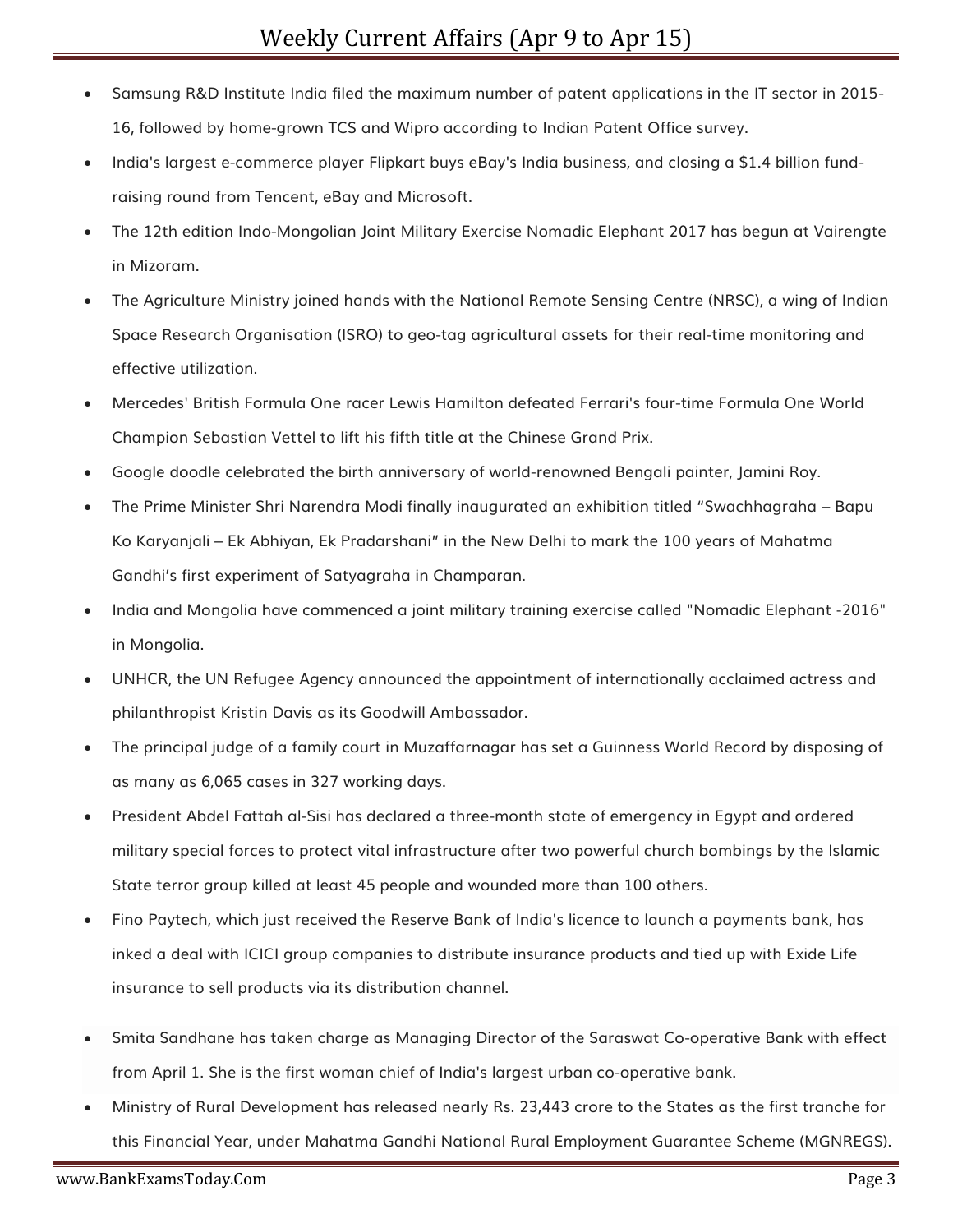- The Survey General of India (SOI) completes 250 years.
- The Union Home Minister, Shri Rajnath Singh chaired the 11th Standing Committee meeting of the Inter-State Council in New Delhi.
- Fino Paytech, which just received the Reserve Bank of India's licence to launch a payments bank, has inked a deal with ICICI group companies to distribute insurance products and tied up with Exide Life insurance to sell products via its distribution channel.
- Senior bureaucrats Ajit Kumar Srivastava and Shabri Bhattasali were appointed members of Central Board of Direct Taxes (CBDT), the apex policy making body of the Income Tax department.
- Carme Chacon, the first female defense minister of Spain and a prominent socialist party leader, has died aged 46.
- ESAF Small Finance Bank has launched a social deposit scheme called Hrudaya Deposit at a function held in Thrissur.
- National Hindi Sevi Samman Awards announced.
- The Vice President of India, Shri M. Hamid Ansari has received the first copy of the Book titled 'Hope in a challenged democracy; An Indian narrative' authored by Shri Ashwini Kumar, from the former Prime Minister, Dr. Manmohan Singh, here today.
- Malala Yousafzai The youngst nobel prize winner to address Canadian Parliament.
- India's largest e-commerce firm Flipkart has raised \$1.4 billion led by China's internet giant Tencent, with participation from the online auction site eBay and Microsoft, valuing the Bengaluru-based company at \$11.6 billion, post the investment.
- PM releases book authored by LS Speaker Sumitra Mahajan.
- Central Hindi Institute Director N.K. Pandey announced the names of 26 writers from different categories for the prestigious Hindi Sevi Samman Awards.
- Govt sets up inter-minesterial panel to monitor UDAN.
- A new web portal nakshe" was launched by the Union Minister for Science & Technology and Earth Sciences, Dr. Harsh Vardhan in New Delhi on the occasion of 250th anniversary of Survey of India(SoI).
- Literary blockbuster novel The Underground Railroad, which depicts the journey of a young woman escaping from slavery via a fantastical train system, has won the Pulitzer prize for fiction.
- Chief Minister N. Chandrababu Naidu announced the re-launch of 'Adarana', a scheme for improving traditional occupations on the occasion of 191st birth anniversary of social reformer Mahatma Jyotirao Phule which is being celebrated for the first time as a State function.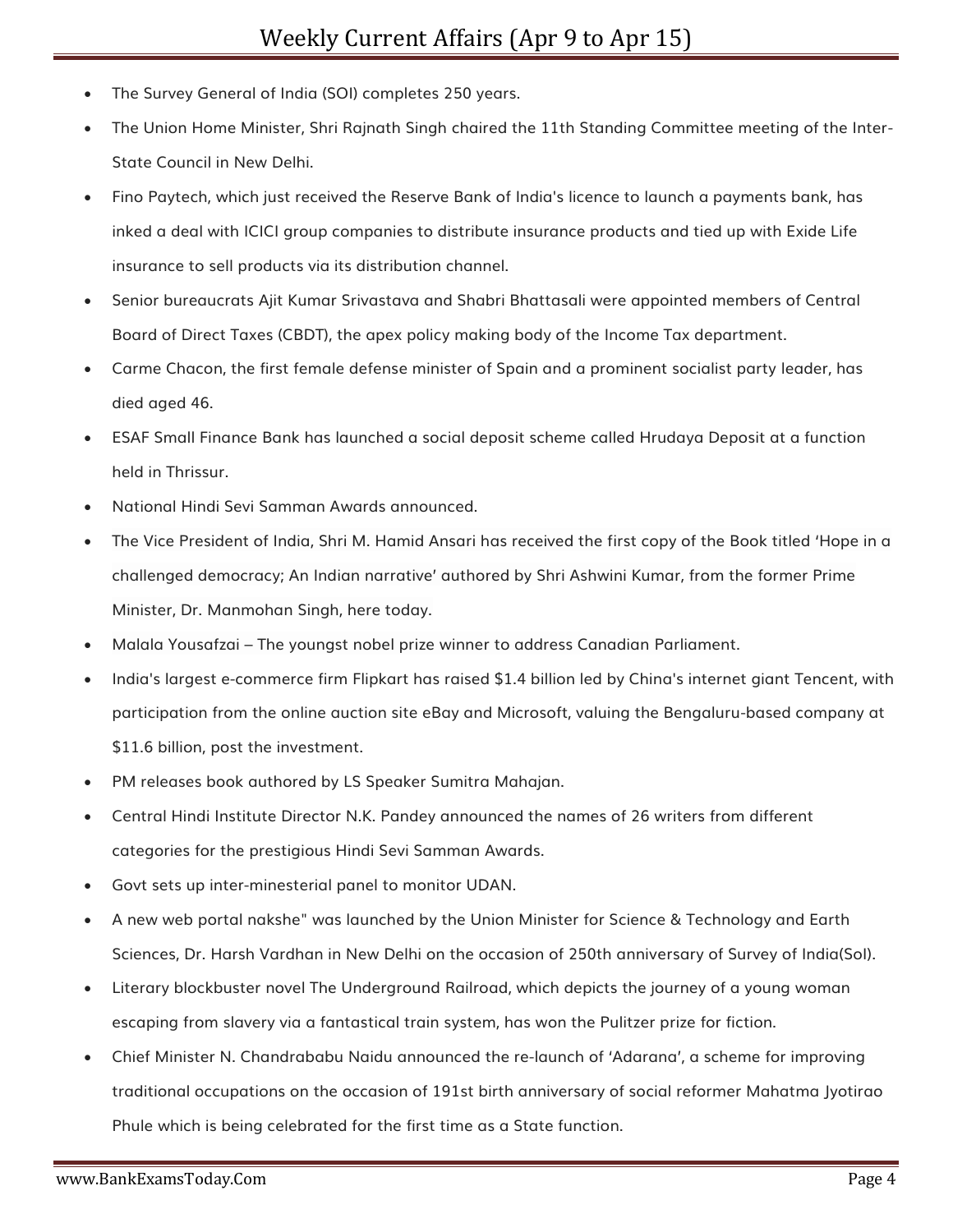- Bank accounts opened between July 1, 2014 and August 31, 2015 need to submit self-certification by April 30 to comply with FATCA (Foreign Account Tax Compliance Act) provisions, without which the accounts would be blocked.
- Nokia partner with Airtel and BSNL to set up 5G internet speed in India.
- Lucknow held its first Lesbian, Gay, Bisexual, Transgender, Intersex, Queer and Asexual Pride Parade
- India's first ever micro drama festival held in Delhi.
- First rail freight service to China departs UK.
- Alishan Mohammad and Pratap Lakra scored a brace each as India emerged champion at the 5th Asian School Hockey Championship with a convincing 5-1 win over Malaysia in the final.
- Three Indians are among 90 Gates Cambridge scholars selected from nearly 6,000 applicants from around the world for postgraduate study at the University of Cambridge from the academic year beginning later this year.
- In its efforts to promote digital financial transactions, the Kerala-based NBFC Manappuram Finance will launch its own co-branded prepaid card in tie-up with YES Bank.
- Department of medical genetics, Kasturba Medical College, Manipal has discovered a new genetic disease called "Multiple mitochondrial dysfunction syndrome" in four children from two unrelated families in the region.
- PM Modi becomes the most followed world leader on Instagram.
- President Pranab Mukherjee conferred the National Geoscience Awards 2016 at the Rashtrapati Bhavan
- The government today appointed two more managing directors to the nation's largest financial powerhouse LIC — B Venugopal and Sunita Sharma, for a period of nearly two years.
- In a star-studded event in Mumbai Salman Khan of Bollywood launched actress Asha Parekh's autobiography 'The Hit Girl', for which he's written the Foreword as well.
- With 50 days to go for the ICC Champions Trophy 2017, the International Cricket Council announced eight stalwarts of the game as Champion Ambassadors for the tournament in England and Wales.
- The Electronics Corporation of India (ECIL) has bagged the SCOPE Award for Excellence and Outstanding Contribution to the Public Sector Management – Institutional Category III (Other Profit Making PSEs) for the year 2014-15.
- World Bank approves \$375 million loan for India's first waterway project.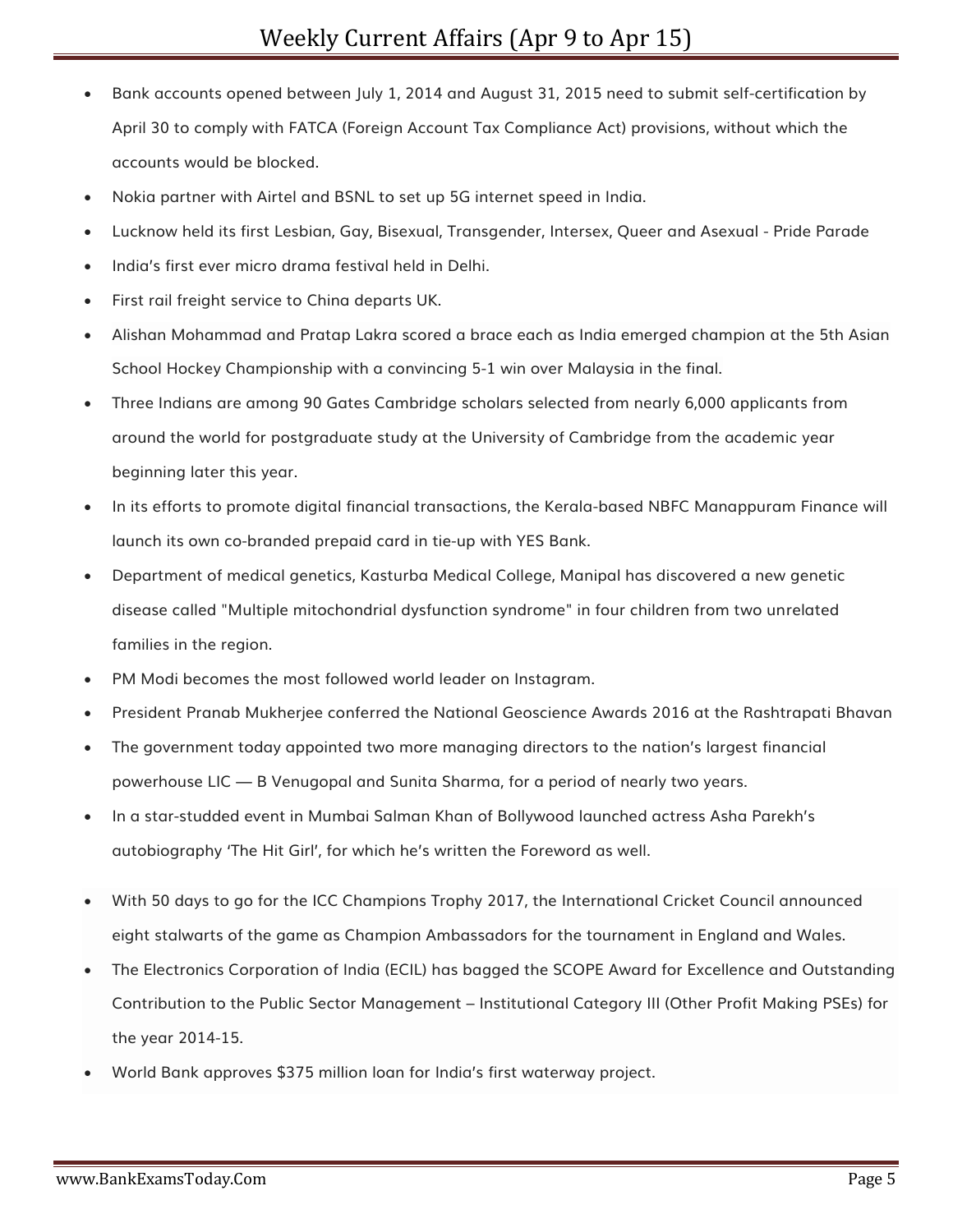- For the first time ever, the twelve major ports under the Ministry of Shipping have been ranked on sanitation parameters, based on the efforts undertaken by them to counter waste generating sources with respect to port operation, office area, township area and the response to incoming ships.
- Petrol diesel prices to change everyday from May 1.
- A fleet of pink patrol vehicles to attend to the distress calls from women and an exclusive police mobile phone distress application have been introduced in Bengaluru as part of an effort to improve the safety and security of women in the city.
- India Australia sign Sports Partnership.
- Amazon receives RBI approval for e-wallet.
- UN chief Guterres names Achim Steiner as new aministrator of UNDP.
- India observed the birth anniversary of B R Ambedkar on April 14 as "Water Day" to sensitize people on managing the precious natural resource.
- A unique programme to pay tribute to mothers will be introduced in the government-run schools in Andhra Pradesh from this year
- Haryana on Thursday launched Operation Durga to ensure women safety in the state, under which the police caught at least 72 eve-teasers on its first day.
- Karnataka Bank Ltd has announced top-level management changes with the present Managing Director and Chief Executive Officer (MD and CEO) of the bank, P Jayarama Bhat, assuming the charge of parttime non-executive Chairman of the bank.
- The Union Ministry of Agriculture has selected Himachal Pradesh for the Krishi Karman Award 2015-16 for commendable increase in food grains.
- An Indian software engineer has won the top prize at a global challenge for an open-source tool that enables users to interactively view UN General Assembly resolutions and gain a deeper understanding of the voting patterns of member states.
- Taxpayers wanting to send their paper ITR acknowledgement forms or documents related to refunds and others to the I-T department's CPC in Bengaluru can now send it to a "unique" pin code.
- France and India pact to upgrade Railways.
- Department of Posts has joined hands with State Bank of India to promote 'SBI buddy e-wallet' and POS machines for cashless transactions at post office counters while booking speed post and registered post items.
- IRDAI launches web portal for insurers.